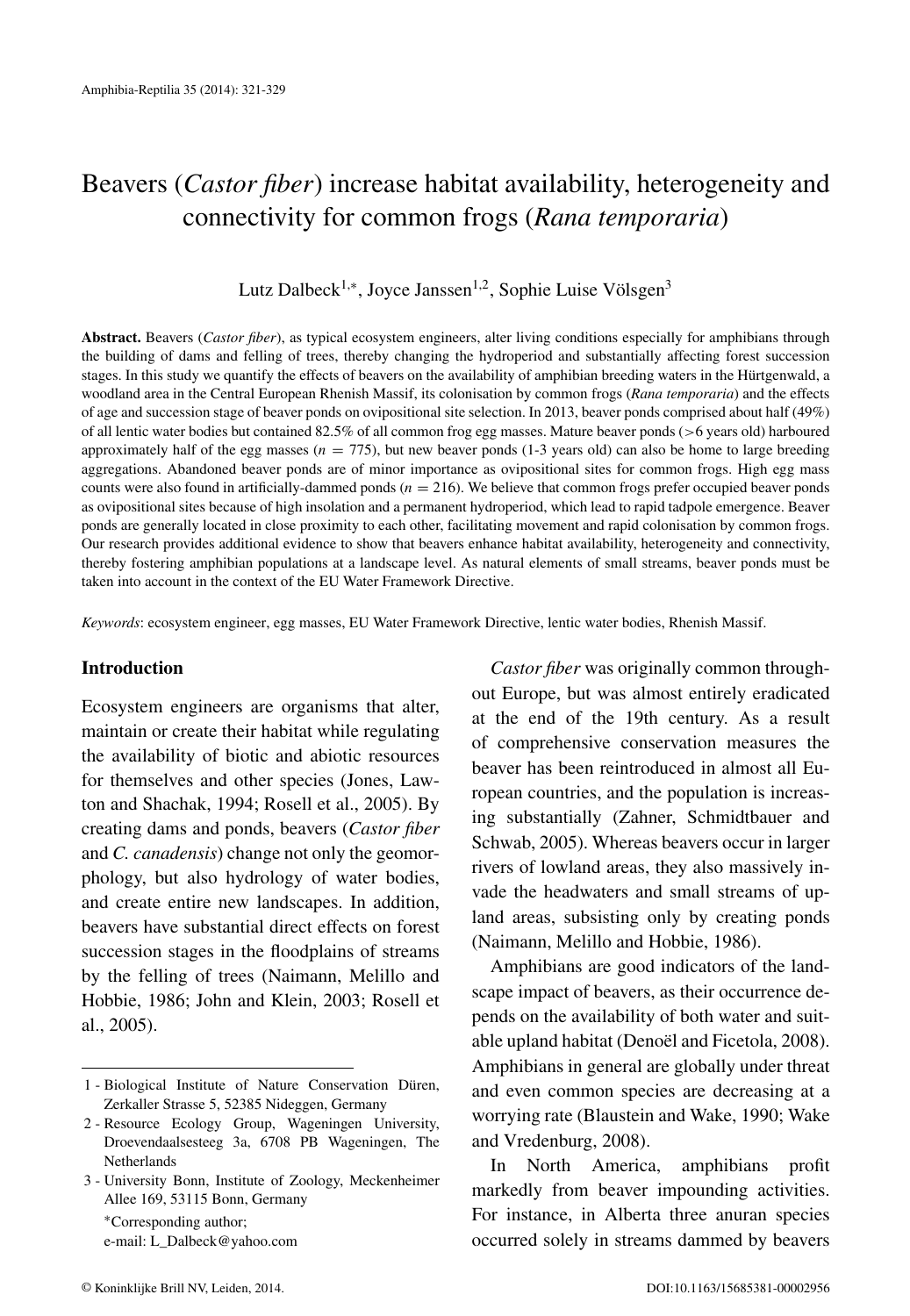(Stevens, Paszkowski and Foote, 2007). In New York and Maine various ranid frog species prefer beaver ponds to unimpounded streams or vernal pools (Cunningham, Calhoun and Glanz, 2007; Karraker and Gibbs, 2009; Popescu and Gibbs, 2009). An overall positive effect on abundance and diversity of amphibians cannot however be assumed, in particular in respect to the response of urodelans in North America to beaver impoundments (Russell et al., 1999; Metts, Lanham and Russell, 2001).

Studies from temperate Europe show a general increase of amphibian species richness – including urodelans – in beaver ponds compared to unimpounded streams (Balčiauskas, Balčiauskienė and Trakimas, 2001; Dalbeck, Lüscher and Ohlhoff, 2007; Dalbeck and Weinberg, 2009) and an increase of abundance of common frog (*Rana temporaria*) in particular (Elmeros, Madsen and Berthelsen, 2003; Dalbeck, Lüscher and Ohlhoff, 2007; Bashinskyi, 2012).

The aim of this study is to evaluate the impact of beaver activity on habitat availability and abundance of the common frog at a landscape level. The specific study objectives are:

- (i) To quantify the extent of beaver impoundments in a Central European upland woodland.
- (ii) To evaluate the use of beaver ponds as ovipositional sites by the common frog relative to other lentic water bodies.
- (iii) To examine the possible effect of age and succession stage of beaver ponds on ovipositional site selection by the common frog.

Our study was conducted in 2013, but we have included our findings on egg mass abundance in the context of several other studies conducted between 2007 and 2012, using the same techniques and focused on the same area (Dalbeck, Lüscher and Ohlhoff, 2007). Based on our findings, we discuss implications for habitat and species protection and provide recommendations on beaver management and protection in the context of the European Natura 2000 pro-

322 L. Dalbeck, J. Janssen, S. Luise Völsgen

tected areas network and implementation of the EU Water Framework Directive.

#### **Materials and methods**

#### *Study area*

The Hürtgenwald (coordinates: 50°43 N, 6°20 E) is characteristic of the Central European Rhenish Massif and is located at the northern edge of the Eifel region. The study area in the Hürtgenwald comprises some  $24.28 \text{ km}^2$  of a large, contiguous forest. The Rhenish Massif covers a large area stretching from France, through Belgium (Ardennes) and Luxembourg, the southern part of The Netherlands and well into Germany. This upland is covered with a finely branched, dense network of streams, which are formed by relatively high rainfall and steep terrain. Characteristic for large parts of the Rhenish Massif is a peneplain with many steep and narrow valleys. In the Hürtgenwald, these valleys are narrow (some 10 to 120 m wide) with steep wooded slopes. The study area is drained by four stream systems that flow into a drinking water reservoir. The water bodies include numerous small springs and 1st to 3rd order streams, but relatively few permanent and predominantly man-made lentic water bodies (table 1). The climate in the Hürtgenwald is sub-Atlantic with mild winters and cool summers; average temperatures range between 7.5 and 8°C and annual precipitation between 850 and 1000  $1/m^2$  (MURL, 1989); elevations range from 240 to 450 m a.s.l.

Beavers (*Castor fiber*) were re-introduced in the 1980s (Naumann, 1991) and subsequently spread out in the area and well beyond. Because of the shallowness of streams, beavers can only subside in the study area by building dams and creating ponds. The width of such beaver ponds is determined by the width of the riparian floodplains and ranges from ∼5 m in the small 1st order streams to ∼45 m in the main valleys.

**Table 1.** Physical and biotic data on the presence of beaver ponds and water bodies not created by beavers in the 24.3 km<sup>2</sup> study area in 2013 ( $Rt = R$ *ana temporaria*).

|                            | <b>Beaver</b> | Other     |
|----------------------------|---------------|-----------|
| Lentic waters              |               |           |
| All lentic waters          | 149           | $157^{1}$ |
| Permanent waters $(\% )$   | 149 (100%)    | 54 (34%)  |
| Lentic waters/ $km^2$      | 6.1           | 65        |
| Average size/pond $m2$     | 117.6         | 20.3      |
| Biotic data                |               |           |
| $\sum Rt$ egg masses       | 1713          | $364^{2}$ |
| $n$ (%) waters with Rt     | 54 (36%)      | 25(16%)   |
| Egg masses/water body      | 11.5          | 2.3       |
| Egg masses/inhabited water | 31.7          | 14.6      |
| Egg masses/ $km^2$         | 70.6          | 15.0      |

 $1)$  121 (77.1%) of these water bodies were artificial.  $^{2)}$  216 of these egg masses were found in 10 artificiallydammed ponds.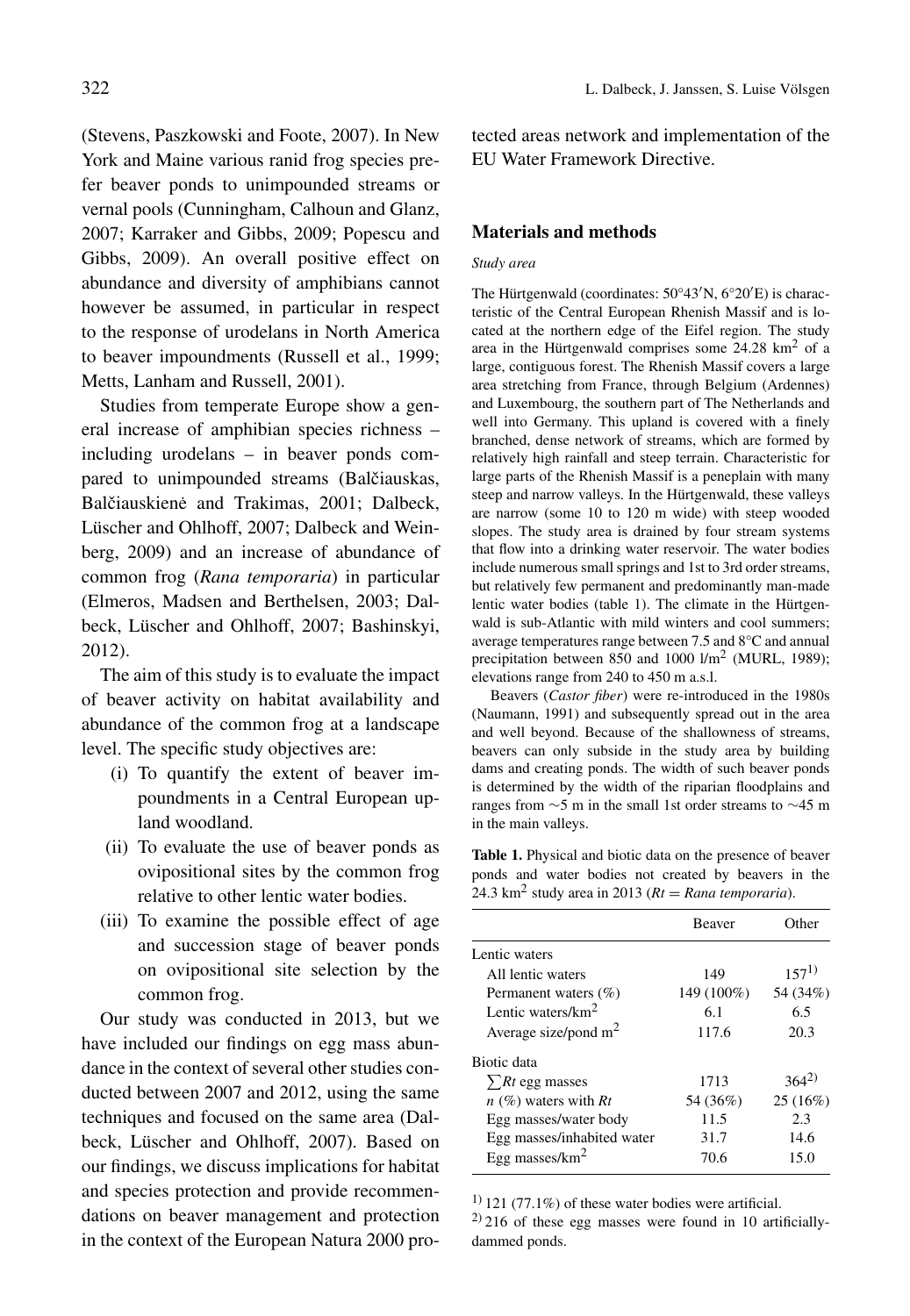#### *Recording the water bodies*

Our survey recorded lentic water bodies only, including dammed ponds and floodplain waters, since flowing water is not used for oviposition by the common frog (Schlüpmann, Geiger and Weddeling, 2011). In 2013 all water bodies potentially suitable for amphibians, including all beaver ponds, were recorded by systematic inspections of the study area. Between 2008 and 2012, a subset of beaver ponds was recorded annually. The majority of water bodies not created by beavers are man-made and were either constructed as fish, fire or settling ponds or were shaped by heavy forestry machinery. Currently, none of the fish and settling ponds are used by humans. In addition, a number of WW II bomb craters have been identified. Most of the natural water bodies are situated in the floodplains of the four largest streams in the area.

Beaver ponds are markedly different from the aforementioned water bodies and had not previously been considered in the amphibian survey of North-Rhine Westphalia (NRW). The Hürtgenwald beaver ponds were divided into the following categories, based on their age and succession stage:

I: New pond: One to three years old, numerous trees still standing, high amounts of fresh dead wood and leaf mould, as yet no aquatic vegetation. As tree felling has just begun, new ponds are moderately sunlit, or in some cases shady in the first year.

II: Young pond: Three to six years old, initial succession of aquatic vegetation and surrounding clear-cut areas, for the greater part without vegetation and successive silting-up of the pond, usually starting at the mouth of the brook; due to the felling of trees more or less sunlit or partially shaded (∼50%).

III: Mature pond: More than six years old, banks and surroundings of the pond mainly cleared of trees and therefore sunlit (or lightly shaded), mostly silted-up with mud, characteristic submersed vegetation, large amounts of rotted and fresh dead wood. Banks are well-structured with numerous collapsed lodges and bays, channels and beaver meadows.

IV: Newly abandoned pond: Less than two years abandoned, water levels markedly reduced as result of (possibly temporary) abandonment but retaining pond character as the dam is still functional. Shallow, mudflats, quite sunny.

V: Abandoned pond: More than two years abandoned, long and narrow due to further decreased water levels, with reduced current flow compared to the undammed stream, with lentic conditions still persisting in some areas.

VI: Dam remnants in complete lotic condition only. In comparison to undammed streams reduced current, relatively fine substrate, more sunlight due to beaver treefelling.

We recorded the size of the water bodies with the assistance of orthophotos and property maps (1:5000) marked with prominent landmarks, performed on location. Where necessary we also used a tape measure. We used the ELWAS-database to quantify the total length of flowing water bodies in the study area (MKULNV, 2013).

#### *Survey of the common frog*

In 2008 we initiated an amphibian monitoring programme of a subset of the beaver ponds with standardised methods (day and night surveys, counting of egg masses, funnel traps for urodelans and anuran larvae) between March and August each year. As the common frog is the only available amphibian species suitable for comparatively accurately recording, we focused on this European widespread species in this study. The common frog is a typical woodland species in large areas of Europe using a wide range of water bodies for reproduction (Schlüpmann and Günther, 1996) and is the most common amphibian species in NRW (Schlüpmann, Geiger and Weddeling, 2011). In addition to inhabiting different forms of woodland, the common frog also uses wet grassland as upland habitat. As a result, in the Rhenish Massif, its distribution is not limited by upland habitat. The females in the region usually breed at three years of age (Schmidt et al., 2006). The common frog is regarded as a philopatric species, with the adults regularly returning to their natal pond to breed. Nonetheless the spontaneous settlement of new water bodies is not uncommon in the first breeding season (Schlüpmann and Günther, 1996). The adult breeding dispersal (adults changing their breeding pond between different seasons) is around 10% and the natal dispersal of the juveniles (frogs that breed in a pond other than their natal pond) 17% (Weddeling et al., 2006). Distinct shifts of breeding sites do occur and are related to significant changes in the availability of water bodies and to the colonisation by predators (e.g. fish; Gollmann et al., 2002). Common frogs are early breeders that occupy water bodies for only a few days between February and April, depending on weather conditions (Schlüpmann and Günther, 1996).

In 2013 all water bodies of the study area were surveyed for the presence of the common frog. We applied the standard method employed by the NRW Amphibian Monitoring programme for this species, by counting egg masses (see Schlüpmann, Geiger and Weddeling, 2011). The common frog prefers to breed communally in shallow water (Dalbeck, Lüscher and Ohlhoff, 2007; Schlüpmann, Geiger and Weddeling, 2011), often leading to large and easily detectable aggregations of egg masses at the shallow margins of water bodies. Visually counting of egg masses results in a realistic estimate of masses, but may underestimate abundance in larger water bodies, i.e. beaver ponds and artificially-dammed ponds. As however all water bodies were comparatively small, and the total water surface of every water body was surveyed, the probability of a significant underestimation is negligible.

As a rule, each egg mass represents a reproducing female (Schlüpmann, Geiger and Weddeling, 2011). Because of the long breaks in the breeding process due to cold spells in 2011-2013, two, or in some cases three counts were necessary (Schlüpmann, Geiger and Weddeling, 2011). In case of very large egg mass aggregations, where several square metres of shallow water are covered by egg masses, preventing determination of individual egg masses, we measured the area covered by the complete egg mass and multiplied the  $m<sup>2</sup>$  covered by egg masses by 75. Representative counts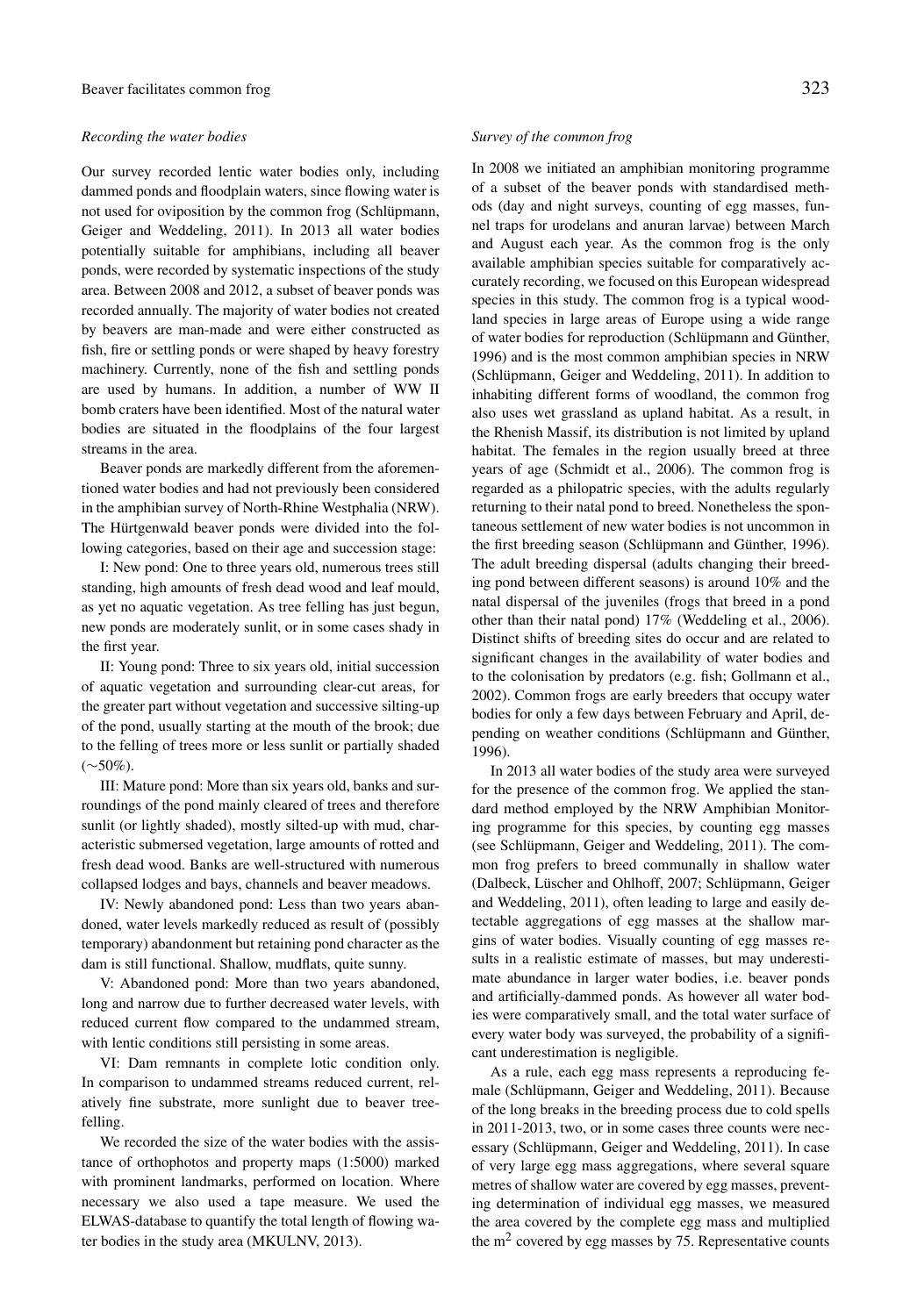have shown that some 75 egg masses/ $m<sup>2</sup>$  can be calculated (Schlüpmann, Geiger and Weddeling, 2011).

In order to compare the number of egg masses between the different pond types in the Hürtgenwald, an Analysis of Variance (One-Way ANOVA) with a Bonferroni post hoc test was carried out with SPSS (17.0) on the 2013 data.

#### **Results**

## *The influence of beavers on the density of lentic water bodies*

In 2013 the Hürtgenwald study area counted a total of 306 lentic water bodies of which about half (48.7%) were beaver ponds (table 1). Twelve occupied colonies encompassed a total of 149 ponds including 112 intact ponds (Type I-IV: mean  $12.4 \pm 10.4$  ponds/colony). The size of individual ponds varied from only a few m<sup>2</sup> to ~1200 m<sup>2</sup> (table 2A) and covered a total surface area of  $17662$  m<sup>2</sup>, representing 727 m<sup>2</sup> of beaver pond per/km<sup>2</sup>. As a rule, beaver ponds are permanent, and dry up only in exceptional circumstances such as extreme, dam-breaking floods (Dalbeck and Weinberg, 2009).

The distribution of pond types is related to the age of the colony (table 3), although even old colonies have new ponds (Type I). Beavers build new ponds either upstream or downstream of existing ponds, resulting in new ponds often situated directly adjacent to mature ponds (Type III). The mean distance  $(\pm SD)$  of ponds from the nearest neighbouring colony is on average 420 m ( $\pm$  332 m), and 1460 m ( $\pm$  413 m) to the nearest colony in another stream system.

The mean number of intact beaver ponds (Type I-IV) per stream km was 3.9 (0-30.0) ponds with an average of 1.9 (0.5-4.1) ponds/km in the 19.3 km of 1st order streams, 10.1 (1.9- 15.9) ponds in the 7.4 km of 2nd order streams. No ponds occurred in the 0.6 km of 3rd order streams in the study area.

The size of water bodies not created by beavers varies according to type. The majority (66%) of the smaller water bodies dry up in the course of the year (table 1). Due to a dry spring in 2013 a large number of the shallower water bodies, together with their common frog egg masses, dried up already in April.

## *Common frog abundance*

A total of 2077 common frog egg masses were counted in the study area in 2013, equal to 85.6 egg masses/ $km^2$  of woodland area or 0.10 egg masses/ $m^2$  area of ponds. Of these, 82.5% were found in beaver ponds (table 1). In 2013, mature beaver ponds (Type III: mean  $24.2 \pm 46.3$ ; table 2A) and artificial (fish, fire and settling) ponds (mean  $21.6 \pm 35.7$ ) had the highest mean numbers of common frog egg masses.

Within the beaver ponds, the number of egg masses was highest in mature ponds which was significantly more [One-Way ANOVA, Bonferroni:  $F_{(5,144)} = 2.931$ ,  $P = 0.032$  compared to abandoned ponds (mean  $1.1 \pm 3.2$ ; fig. 1, table 2A). New ponds had the second highest number of egg masses (mean  $14.1 \pm 21.0$ ). In the surveys carried out between 2008 and 2012 (table 2B), high numbers of egg masses (mean 123.6 egg masses from 28 *<* 1 year-old ponds) were found in new ponds created in late summer/autumn of the previous year.

Since the start of annual surveys, a marked decline in the common frog population has occurred. 2013 was an extreme year for common frogs in the Hürtgenwald with exceptionally low egg mass counts. In 2013 the mean number of egg masses in beaver ponds was only 15% of the mean value for the period 2008 to 2012.

#### **Discussion**

# *Influence of beavers on the density of lentic water bodies*

The density of beaver ponds in the study area is comparable to the density of all other lentic water bodies not created by beavers in the Hürtgenwald (table 1). The density of beaver ponds/km2 is also comparable to the density of all lentic water bodies of other large forest ar-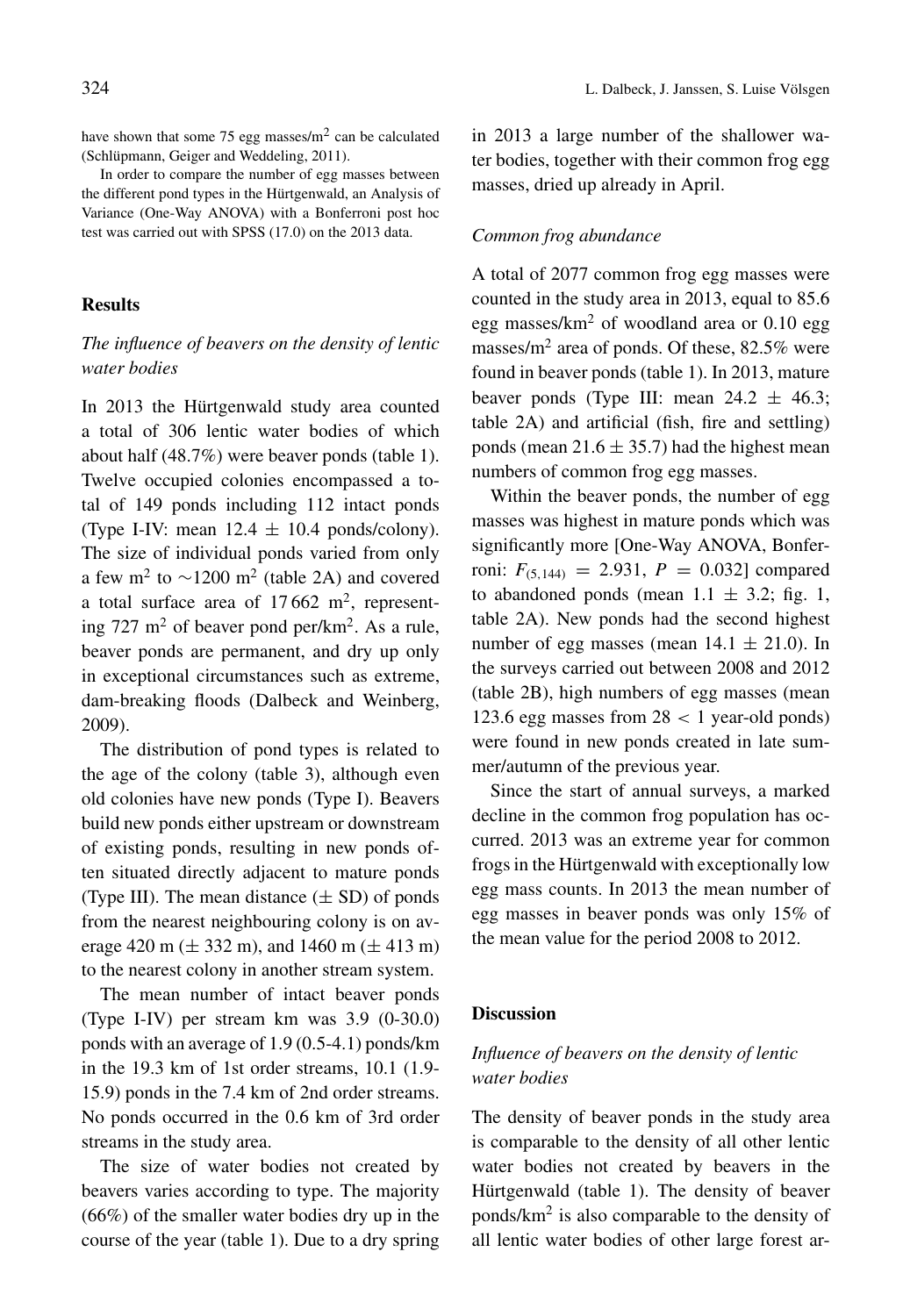**Table 2.** Common frog egg mass counts of (A) all beaver ponds in the Hürtgenwald in 2013 (±SD), and (B) subsets in 2008-2012 (±SD).

| (A)                    | Beaver pond type          |       | No. of ponds          |       | Average size in $m2$  |                | Mean no. of egg masses                                                                    |       | $\Sigma$ no. of egg masses |                 |
|------------------------|---------------------------|-------|-----------------------|-------|-----------------------|----------------|-------------------------------------------------------------------------------------------|-------|----------------------------|-----------------|
| Ι                      | new                       |       | 36                    |       | $106 (\pm 113)$       |                | 14.1 $(\pm 21.0)$                                                                         |       | 493                        |                 |
| $\mathbf{I}$           | young                     |       | 18                    |       | $101 (\pm 169)$       |                | $12.1 (\pm 35.7)$                                                                         |       | 218                        |                 |
| Ш                      | mature                    |       | 32                    |       | $294 (\pm 339)$       |                | $24.2 (\pm 46.3)$                                                                         |       | 775                        |                 |
| IV                     | newly abandoned           |       | 26                    |       | $62 (\pm 89)$         |                | $7.5 (\pm 16.7)$                                                                          |       | 196                        |                 |
| V                      | abandoned                 |       | 25                    |       | $34 (\pm 96)$         |                | 1.1 $(\pm 3.2)$                                                                           |       | 28                         |                 |
| VI                     | nearly stream             |       | 12                    |       | 11 $(\pm 8)$          |                | $0.3 \ (\pm 0.9)$                                                                         |       | 3                          |                 |
| Σ                      |                           |       | 149                   |       | $118 (\pm 207)$       |                | $11.5 (\pm 28.5)$                                                                         |       | 1713                       |                 |
| (B)                    | 2008                      |       | 2009                  |       | 2010                  |                | 2011                                                                                      |       | 2012                       |                 |
| Beaver<br>pond<br>type | Mean no. of<br>egg masses | ponds | egg masses            | ponds | egg masses            | ponds          | No. of Mean no. of No. of Mean no. of No. of Mean no. of No. of Mean no. of<br>egg masses | ponds | egg masses                 | No. of<br>ponds |
| I                      | 440.2 $(\pm 779.6)$       | 5     | $106.2 (\pm 195.4)$   | 5     | 55.0 $(\pm 110.0)$    | $\overline{4}$ | 24.8 $(\pm 38.5)$                                                                         | 12    | $25.9 \ (\pm 47.4)$        | 23              |
| П                      | 0                         | 1     |                       |       | $160.0 \ (\pm 226.3)$ | 2              | $100.0 \ (\pm 115.8)$                                                                     | 4     | $20.5 (\pm 36.8)$          | 11              |
| Ш                      | $160.0 (\pm 281.4)$       | 4     |                       |       |                       |                | $123.6 (\pm 153.3)$                                                                       | 2     | 68.1 $(\pm 118.5)$         | 14              |
| IV                     | 150.0                     | 1     | 275.0                 | 1     |                       |                | $130.0 \ (\pm 14.1)$                                                                      | 2     | $145.3 \ (\pm 239.5)$      | 4               |
| V                      | $\Omega$                  |       | $152.5 (\pm 46.0)$    | 2     | 1.0                   | 1              |                                                                                           |       | $9.0 \ (\pm 14.8)$         | 5               |
| VI                     |                           |       | $\Omega$              | 1     | $\Omega$              | 1              | $\Omega$                                                                                  | 1     | $\Omega$                   | 4               |
| Σ                      | $249.3 (\pm 523.7)$       | 12    | $123.4 \ (\pm 156.6)$ | 9     | $67.6 (\pm 127.7)$    | 8              | $77.2 (\pm 111.7)$                                                                        | 30    | 39.4 $(\pm 90.7)$          | 61              |

Table 3. Proportion of pond types among beaver ponds in differently aged colonies in the Hürtgenwald in 2013 (%  $\pm$ SD). The oldest colony is 28 years old.

| Age of the colony | 1-3 years           | 4-7 years           | $>7$ years          |                   |  |
|-------------------|---------------------|---------------------|---------------------|-------------------|--|
| No. of colonies   |                     | 4                   |                     | 12                |  |
| Mean no. of ponds | $8.0 \ (\pm 6.2)$   | $8.3 \ (\pm 5.0)$   | $18.6 (\pm 13.4)$   | 12.4 $(\pm 10.4)$ |  |
| $%$ Type I        | $67.4 \ (\pm 49.9)$ | $25.3 \ (\pm 23.6)$ | $13.4 \ (\pm 11.5)$ | 36 [24.2%]        |  |
| $%$ Type II       | $10.0 \ (\pm 17.3)$ | $20.0 (\pm 28.3)$   | 4.5 $(\pm 6.8)$     | 18 [12.1%]        |  |
| $%$ Type III      | 0                   | $6.3 \ (\pm 12.5)$  | $30.9 \ (\pm 12.9)$ | 32 [21.5%]        |  |
| $%$ Type IV       | $13.3 \ (\pm 23.1)$ | $5.6 \ (\pm 11.1)$  | $23.8 \ (\pm 10.7)$ | 26 [17.5%]        |  |
| % Type V-VI       | $9.2 \ (\pm 10.1)$  | 42.9 $(\pm 37.0)$   | $27.4 \ (\pm 18.3)$ | 37 [24.8%]        |  |

eas of the Rhenish Massif: 3.4 in the Siebengebirge (Hachtel and Dalbeck, 2006), 5.6 in the Leuscheid (L. Dalbeck and M. Hachtel pers. comm., 2003) and 6.4 in the Kottenforst (Dalbeck et al., 1997). If the beaver population is permitted to expand further, a doubling of the number of lentic water bodies created by beavers can be expected across large areas of the Rhenish Massif. In the absence of the numerous artificial water bodies (table 1), beaver ponds would probably be the numerically dominating lentic water body type and therefore the main amphibian breeding site.

Compared with the boreal foothills of Alberta, Canada (Stevens, Paszkowski and Foote,  $2007$ ) the densities of beaver ponds/ $km<sup>2</sup>$  are similar (Alberta 4.6; Eifel 4.1). The pond sizes in Alberta are however ten times larger (Alberta 8481 m<sup>2</sup>/km<sup>2</sup>; Hürtgenwald 727 m<sup>2</sup>/km<sup>2</sup>), which can be explained by the typical topographic relief of the Rhenish Massif with its narrow and relatively steep valleys. In general, a relatively large number of rather small beaver ponds is typical of the Rhenish Massif. As in Canada (Naimann, Melillo and Hobbie, 1986; Stevens, Paszkowski and Foote, 2006) the num-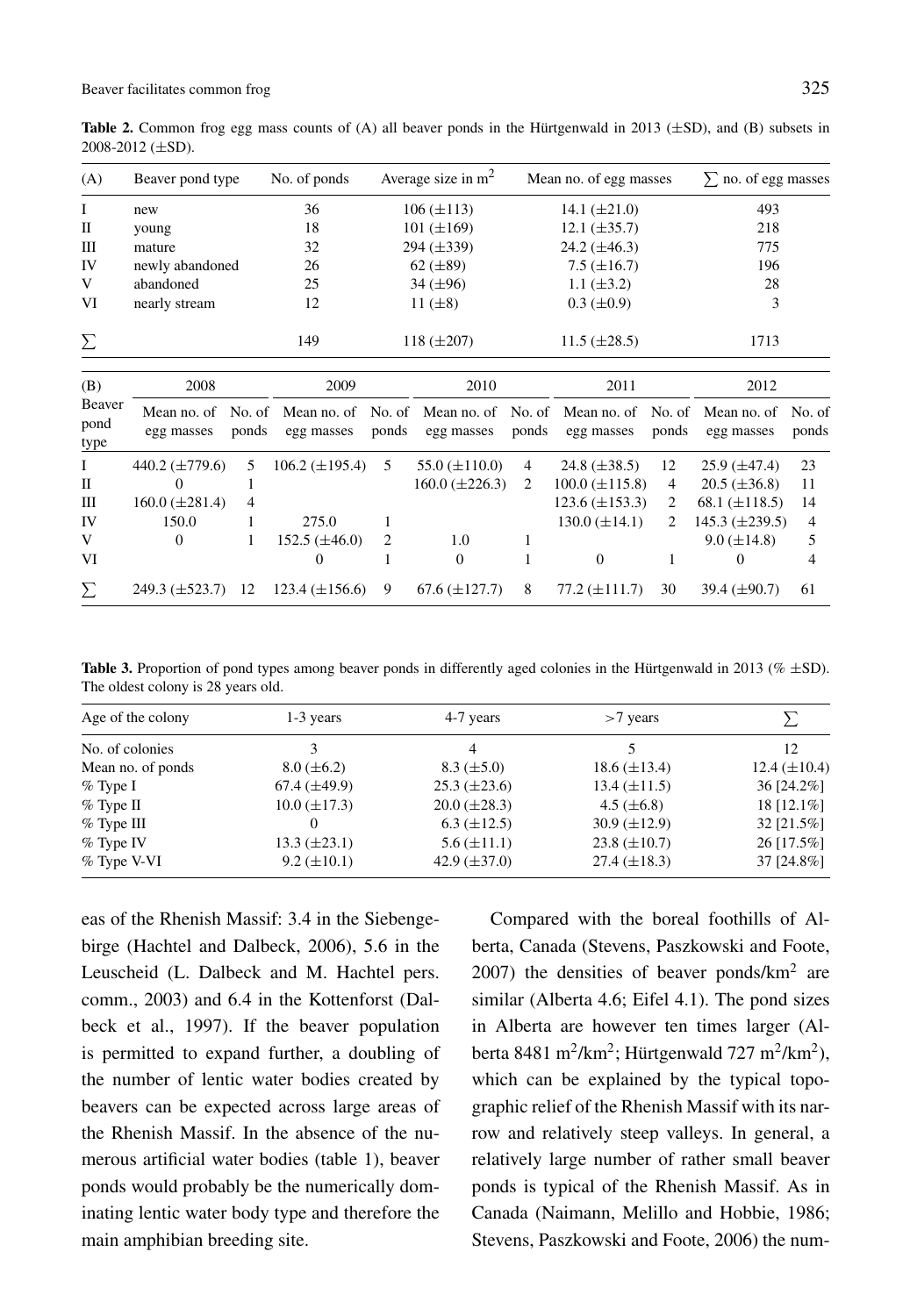

**Figure 1.** Average number of *R. temporaria* egg masses in beaver ponds in different succession stages in the Hürtgenwald. Error bars display  $\pm 2$  SE. The number of egg masses differed significantly [One-Way ANOVA:  $F_{(5,144)} = 2.931$ ,  $P = 0.015$ ]. Mature and abandoned ponds differed significantly (Types III and V) [Bonferroni:  $P = 0.032$ ]. I: new ponds; II: young ponds; III: mature ponds; IV: newly abandoned ponds; V: abandoned ponds; VI: abandoned ponds with stream characteristics.

ber of beaver ponds in 1st order streams is markedly less than in 2nd order streams.

#### *Effects of beavers on common frog abundance*

Beaver ponds account for 49% of the lentic water bodies in the Hürtgenwald, yet contain 82.5% of common frog egg masses. As a result, common frog abundance (based on number of egg masses/ $km^2$ ) in the beaver ponds alone (70.6; table 1), was comparable to that of other large forested areas of the Rhenish Massif: 78.9 in the Siebengebirge (Hachtel and Dalbeck, 2006), 117.9 in the Leuscheid (L. Dalbeck and M. Hachtel pers. comm., 2003) and 52.3 in the Kottenforst (Dalbeck et al., 1997). This demonstrates the importance of beaver ponds as habitat fosterers to common frog abundance. Only artificially-dammed ponds, which are similar to beaver ponds in size, structure and their amphibian assemblages (Dalbeck and Weinberg, 2009), contained comparable egg mass numbers (216 egg masses in 10 ponds). In addition to (mature) beaver ponds, these permanent lentic water bodies are specifically suitable for amphibian colonisation (Malkmus, 1983; Schlüpmann and Günther, 1996; Gollmann et al., 2002).

Canopy cover and hydroperiod, both fundamentally altered by beavers (Naimann, Melillo and Hobbie, 1986; Naimann, Johnston and Kelley, 1988), are two of the parameters that fundamentally affect the distribution and composition of amphibian communities in other beaver impounded landscapes (Karraker and Gibbs, 2009). Beaver ponds provide favourable habitat structure for the common frog and other anurans (Skelly and Freidenburg, 2000). The rise in water temperature in beaver ponds, due to a massive increase in insolation, increases the speed of development of common frog eggs and tadpoles (Malkmus, 1983; Schlüpmann and Günther, 1996; Gollmann et al., 2002). In addition, in the Hürtgenwald, especially in dry spring seasons such as in 2013, a large number of common frog eggs and tadpoles in non-beaver water bodies dried up due to the relatively long time of development to metamorphosis of 7 to 12 weeks (Schlüpmann and Günther, 1996). This did not occur in beaver ponds. The beaver's ability to preserve lentic water during droughts (Hood and Bayley, 2008) has a positive effect on the survival of common frog eggs and tadpoles.

In 2006 the 20 beaver ponds formed by two beaver colonies in a valley 2325 m in length contained some 2500 egg masses (Dalbeck, Lüscher and Ohlhoff, 2007). This was considerably more than the numbers recorded in 2013 in all 149 beaver ponds combined (1713 egg masses) and indeed more than in the whole of the 24 km<sup>2</sup> study area (2077 egg masses) in this year. Although a trend of declining egg mass numbers in the Hürtgenwald can be observed, a general decline in the common frog population in the study area cannot be confirmed due to the short time scale (Meyer, Schmidt and Grossenbacher, 1998).

The occupation of beaver ponds by common frogs also benefits from the fact that the beaver ponds in a colony are closely connected.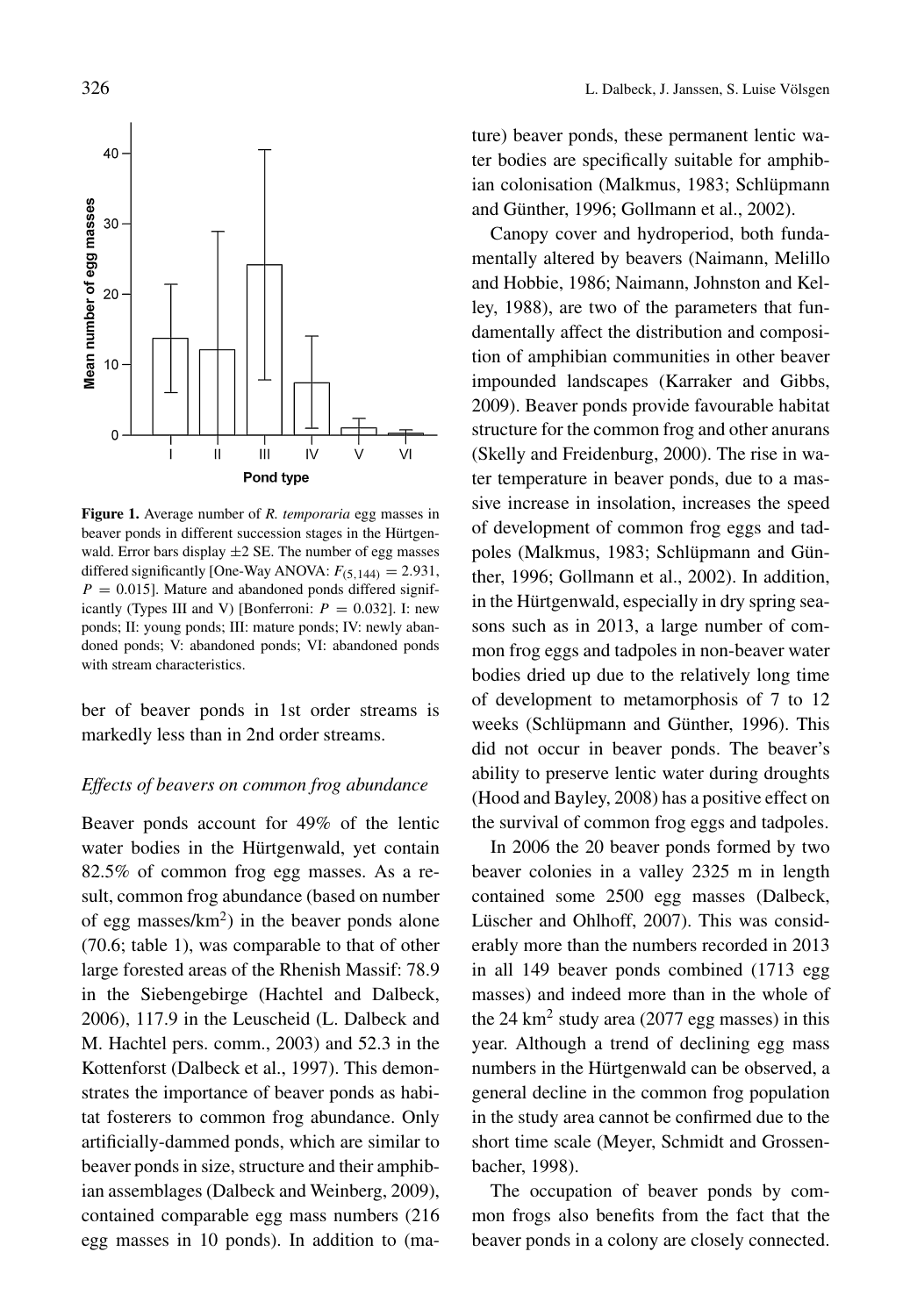Even new colonies usually consist of several ponds and, in older colonies, ponds of different ages are immediately adjacent to one another (table 3). The average distance of 420 m between beaver colonies can be covered by the common frog relatively easily, since gene flow still exists in populations separated more than 2000 m (up to 4000 m) from each other (Johansson, Primmer and Merilä, 2007; Safner et al., 2011), and the colonies are linked by stream corridors allowing rapid occupation (Cunningham, Calhoun and Glanz, 2007). The distance between colonies in different valley systems in the study area allows rapid colonisation or recolonisation by the common frog (min. 1100 m, max. 1450 m).

# *Beaver pond dynamics and succession affect ovipositional site selection*

Mature ponds contained significantly more egg masses than abandoned ponds. This may be accounted to the fact that the majority of common frogs is philopatric, returning to their natal ponds when two or three years old. The reason for a population decline in abandoned ponds can be explained by low water levels and the variable hydroperiod. As a result, predation risk for tadpoles increases, most particularly from Brown Trout (*Salmo trutta*), as common frogs are very vulnerable to fish predation (Breuer, 1992; Leu et al., 2010).

After mature ponds (Type III), new beaver ponds (Type I) provided the largest counts of egg masses. This argues in favour of a high colonisation rate, which was also indicated between 2008 and 2012 by high egg mass counts (123.6; ±347.3) in *<*1 year-old ponds, which had not existed at all during the previous breeding period. The increasing habitat heterogeneity for common frogs in beaver ponds in the Hürtgenwald, with about a quarter of the ponds  $\leq 3$ years (Type I), another quarter in an advanced stage of deterioration (Type V-VI) and about half between these two extremes (table 3), makes dispersal a necessity in an area characterised by beaver ponds.

#### **Conclusions**

Central European upland landscapes, due to their topography, generally are dominated by flowing water with only few lentic water bodies. Taking the influence of beavers on water bodies into account, it can be concluded that the density of lentic water bodies, under natural conditions and without man-made additions is reasonably high (e.g. Hürtgenwald: 6.1 beaver ponds/km<sup>2</sup> or 727  $m^2$  pond surface/km<sup>2</sup>).

Beaver ponds, with their special characteristics, restore a natural, very dynamic, structurally rich and often fully sunlit type of water body to the countryside, considerably different to typical woodland waters. The importance of beavers as constructor of breeding habitats for the common frog in the Central European uplands can scarcely be overestimated. Mature beaver ponds in particular are favoured as ovipositional sites. Beavers can increase common frog abundance manifold, so that even in years of low breeding rates, abundances in beaver ponds alone can reach a level typical of common frog populations in woodlands without beavers. Beavers thereby enhance landscape connectivity for amphibians and can contribute significantly to the stabilisation of populations of common species (Dalbeck and Weinberg, 2009) whose importance in functional ecosystem relationships depend on their abundance (Denoël et al., 2013), e.g. common frogs and common newt species (e.g. palmate newt, *Lissotriton helveticus* and alpine newt, *Ichthyosaura alpestris*). Even rare and endangered species, such as the common midwife toad (*Alytes obstetricans*), benefit from pond construction and the removal of trees by beavers (Dalbeck, Lüscher and Ohlhoff, 2007).

## **Management implications**

As beavers themselves care for and maintain the landscapes they create, their effects on conservation of biodiversity are not only sustainable but also cost-effective. The beaver can thereby play a major role as a management instrument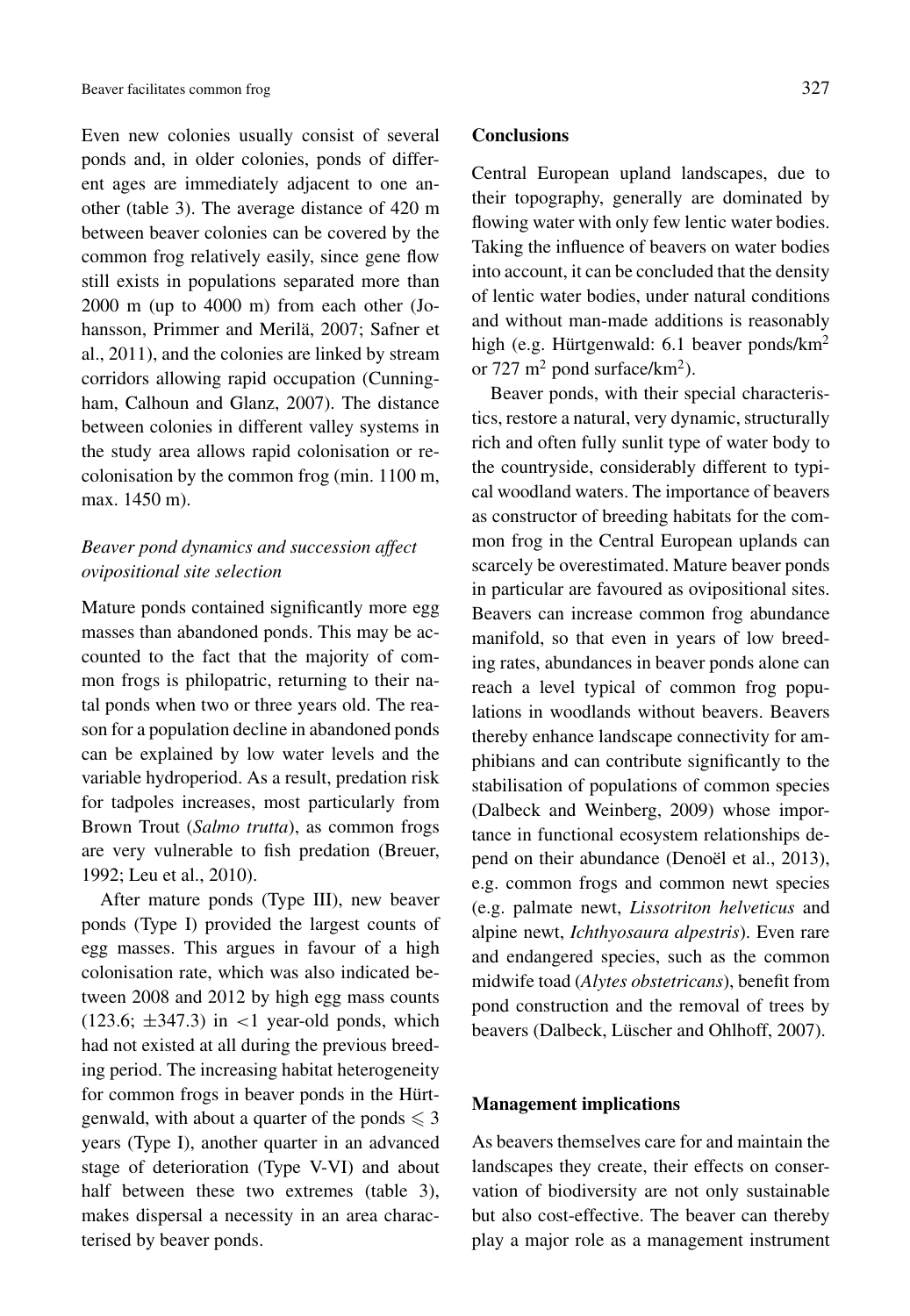for habitat and species protection (Naimann, Melillo and Hobbie, 1986; Törnblom et al., 2011). The precondition however is the acceptance by the general public of the beaver's presence.

It is of importance to acknowledge the beaver as an integral part of the European countryside, and to this end we make the following recommendations:

- 1. Integration of beaver activities and their effects in the EU Water Framework Directive (Törnblom et al., 2011). The acknowledgement of beaver ponds as natural elements in small streams is essential, as they can promote improvement in the ecological state of surface waters.
- 2. Development and implementation of projects that employ beavers specifically as an instrument for habitat and species protection, by ensuring ample allocation of the necessary space for beaver activity on small water bodies, with as little disturbance as possible.
- 3. Taking account of the impact of the beaver in all water body plans and projects – including regions where the beaver does not at present, but might in the near future occur.
- 4. Public relations work, disseminating the ecosystem services that the beaver can offer, both in terms of biodiversity, and also in flood water retention (Nyssen, Pontzeele and Billi, 2011), to the general public.

**Acknowledgements.** We are grateful to the Hürtgenwald Forestry Office and the countryside authorities in the Rural District of Düren for their support of the studies. We would like to thank Karin Quanten for her help and two anonymous referees for helpful comments on an earlier version of the manuscript.

## **References**

Balčiauskas, L., Balčiauskienė, L., Trakimas, G. (2001): Beaver influence on amphibian breeding in the agro-

landscape. In: The European Beaver in a New Millennium, p. 105-112. Cech, A., Schwab, G., Eds, Krakow.

- Bashinskiy, I.V. (2012): The main factors of beaver's impact on amphibians in small river valleys – 6th International Beaver Symposium 17-20 September 2012, Ivanic-´ Grad, Croatia: Book of Abstracts: p. 47. [http://www.](http://www.beaver.sumfak.hr/PDF/6thIBS_abstract%20book.pdf) [beaver.sumfak.hr/PDF/6thIBS\\_abstract%20book.pdf](http://www.beaver.sumfak.hr/PDF/6thIBS_abstract%20book.pdf), date of last access: 23.01.2014.
- Blaustein, A.R., Wake, D.B. (1990): Declining amphibian populations: a global phenomenon? Tree **5**: 203-204.
- Breuer, P. (1992): Amphibien und Fische Ergebnisse experimenteller Freilanduntersuchungen. Fauna Flora Rheinland-Pfalz **6**: 117-133.
- Cunningham, J.M., Calhoun, A.J.K., Glanz, W.E. (2007): Pond-breeding amphibian species richness and habitat selection in a beaver-modified landscape. J. Wildl. Manage. **71**: 2517-2526.
- Dalbeck, L., Weinberg, K. (2009): Artificial ponds: a substitute for natural beaver ponds in a Central European Highland (Eifel, Germany)? Hydrobiologia **630**: 49-62.
- Dalbeck, L., Lüscher, B., Ohlhoff, D. (2007): Beaver ponds as habitat of amphibian communities in a Central European highland. Amphibia-Reptilia **28**: 493-501.
- Dalbeck, L., Hachtel, M., Heyd, A., Schäfer, K., Schäfer, M., Weddeling, K. (1997): Amphibien im Rhein-Sieg-Kreis und in der Stadt Bonn: Verbreitung. Gewässerpräferenzen. Vergesellschaftung und Gefährdung. Decheniana **150**: 235-292.
- Denoël, M., Ficetola, G.F. (2008): Conservation of newt guilds in an agricultural landscape of Belgium: the importance of aquatic and terrestrial habitats. Aquatic Conserv.: Mar. Freshw. Ecosyst. **18**: 714-728.
- Denoël, M., Perez, A., Cornet, Y., Ficetola, G.F. (2013): Similar local and landscape processes affect both a common and a rare newt species. PLoS ONE **8**(5): e62727. DOI:[10.1371/journal.pone.0062727.](http://dx.doi.org/10.1371/journal.pone.0062727)
- Elmeros, M., Madsen, A.B., Berthelsen, P. (2003): Monitoring of reintroduced beavers (*Castor fiber*) in Denmark. Lutra **46**: 153-162.
- Gollmann, G., Gollmann, B., Baumgartner, C., Waringer-Lötschenkohl, A. (2002): Spawning site shifts by *Rana dalmatina* and *Rana temporaria* in response to habitat change. Biota **3**: 35-41.
- Hachtel, M., Dalbeck, L. (2006): Amphibien und ihre Lebensräume im Siebengebirge. In: Naturschutz im Siebengebirge – Tagungsband: 100 Jahre Rheinischer Verein für Denkmalpflege, p. 57-68.
- Hood, G.A., Bayley, S.E. (2008): Beaver (*Castor canadensis*) mitigate the effects of climate on the area of open water in boreal wetlands in western Canada. Biol. Conserv. **141**: 556-567.
- Johansson, M., Primmer, C.R., Merilä, J. (2007): Does habitat fragmentation reduce fitness and adaptability? A case study of the common frog (*Rana temporaria*). Mol. Ecol. **16**: 2693-2700.
- John, S., Klein, A. (2003): Beaver pond development and its hydrogeomorphic and sedimentary impact on the Jossa floodplain in Germany. Lutra **46**: 183-188.
- Jones, C.G., Lawton, J.H., Shachak, M. (1994): Organisms as ecosystem engineers. Oikos **69**: 373-386.